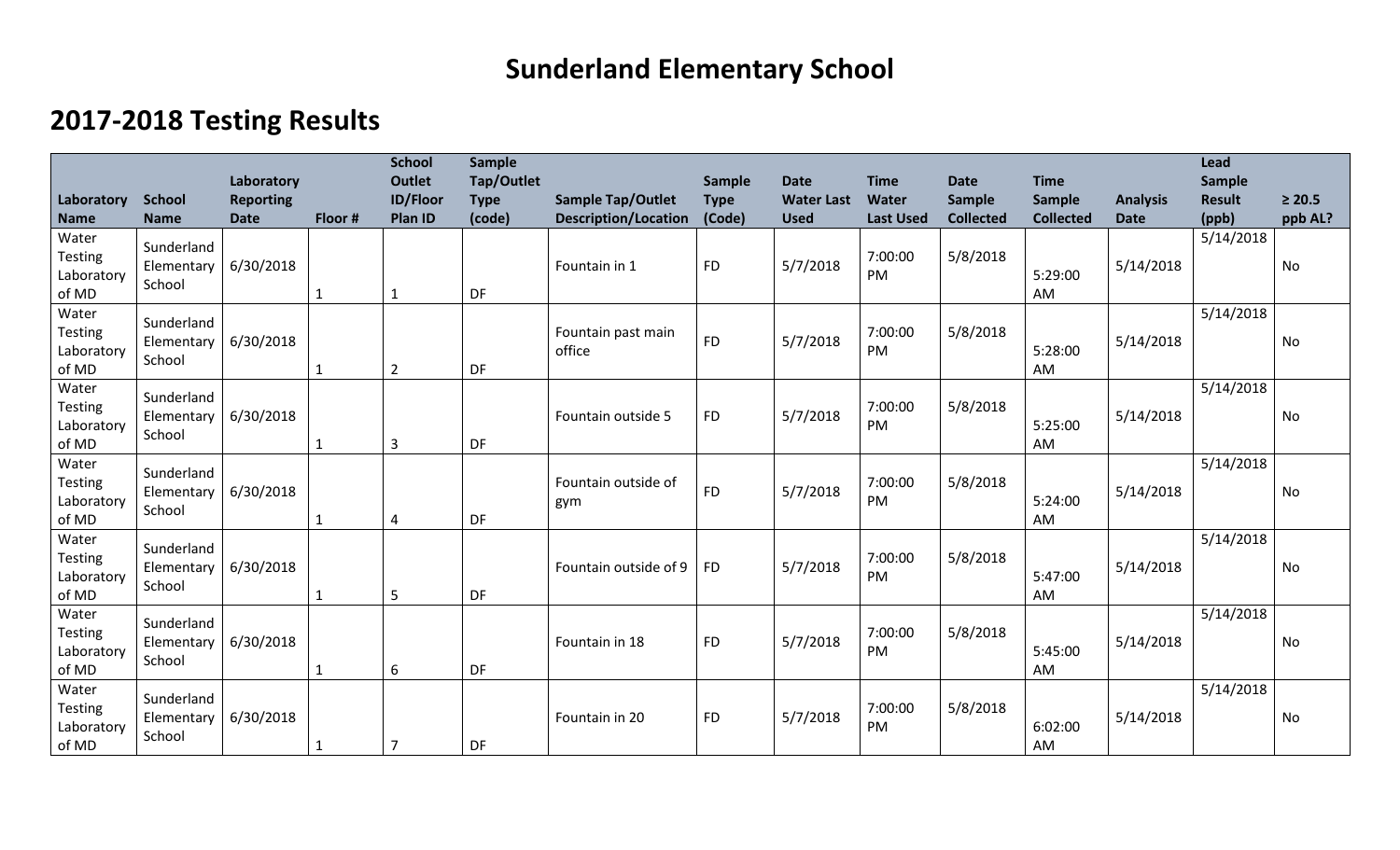| Water<br><b>Testing</b><br>Laboratory<br>of MD | Sunderland<br>Elementary<br>School | 6/30/2018 | 1              | 8   | DF         | Fountain in 23                          | <b>FD</b> | 5/7/2018 | 7:00:00<br>PM | 5/8/2018 | 6:10:00<br>AM | 5/14/2018 | 5/14/2018 | <b>No</b> |
|------------------------------------------------|------------------------------------|-----------|----------------|-----|------------|-----------------------------------------|-----------|----------|---------------|----------|---------------|-----------|-----------|-----------|
| Water<br>Testing<br>Laboratory<br>of MD        | Sunderland<br>Elementary<br>School | 6/30/2018 | $\mathbf{1}$   | 9   | DF         | Fountain in 13                          | <b>FD</b> | 5/7/2018 | 7:00:00<br>PM | 5/8/2018 | 6:10:00<br>AM | 5/14/2018 | 5/14/2018 | No        |
| Water<br>Testing<br>Laboratory<br>of MD        | Sunderland<br>Elementary<br>School | 6/30/2018 | 1              | 10  | DF         | Fountain in 12                          | <b>FD</b> | 5/7/2018 | 7:00:00<br>PM | 5/8/2018 | 6:05:00<br>AM | 5/14/2018 | 5/14/2018 | No        |
| Water<br>Testing<br>Laboratory<br>of MD        | Sunderland<br>Elementary<br>School | 6/30/2018 | $\mathbf{1}$   | 11  | DF         | Fountain in gym                         | <b>FD</b> | 5/7/2018 | 7:00:00<br>PM | 5/8/2018 | 5:23:00<br>AM | 5/14/2018 | 5/14/2018 | No        |
| Water<br>Testing<br>Laboratory<br>of MD        | Sunderland<br>Elementary<br>School | 6/30/2018 | 1              | 12  | DF         | Fountain in cafeteria                   | <b>FD</b> | 5/7/2018 | 7:00:00<br>PM | 5/8/2018 | 5:23:00<br>AM | 5/14/2018 | 5/14/2018 | <b>No</b> |
| Water<br>Testing<br>Laboratory<br>of MD        | Sunderland<br>Elementary<br>School | 6/30/2018 | $\overline{2}$ | 13  | DF         | Fountain across from<br>51, upstairs    | <b>FD</b> | 5/7/2018 | 7:00:00<br>PM | 5/8/2018 | 5:28:00<br>AM | 5/14/2018 | 5/14/2018 | No        |
| Water<br>Testing<br>Laboratory<br>of MD        | Sunderland<br>Elementary<br>School | 6/30/2018 | 1              | b14 | CF         | Left bubbler outside<br>of <sub>1</sub> | <b>FD</b> | 5/7/2018 | 7:00:00<br>PM | 5/8/2018 | 5:31:00<br>AM | 5/14/2018 | 5/14/2018 | No        |
| Water<br>Testing<br>Laboratory<br>of MD        | Sunderland<br>Elementary<br>School | 6/30/2018 | 1              | 15  | <b>CS</b>  | Left faucet outside of<br>1             | <b>FD</b> | 5/7/2018 | 7:00:00<br>PM | 5/8/2018 | 5:31:00<br>AM | 5/14/2018 | 5/14/2018 | No        |
| Water<br>Testing<br>Laboratory<br>of MD        | Sunderland<br>Elementary<br>School | 6/30/2018 | $\mathbf{1}$   | b16 | CF         | Right bubbler<br>outside of 1           | <b>FD</b> | 5/7/2018 | 7:00:00<br>PM | 5/8/2018 | 5:32:00<br>AM | 5/14/2018 | 5/14/2018 | No        |
| Water<br>Testing                               | Sunderland<br>Elementary<br>School | 6/30/2018 | $\mathbf{1}$   | 17  | ${\sf CS}$ | Right faucet outside<br>of 1            | <b>FD</b> | 5/7/2018 | 7:00:00<br>PM | 5/8/2018 | 5:32:00<br>AM | 5/14/2018 | 5/14/2018 | No        |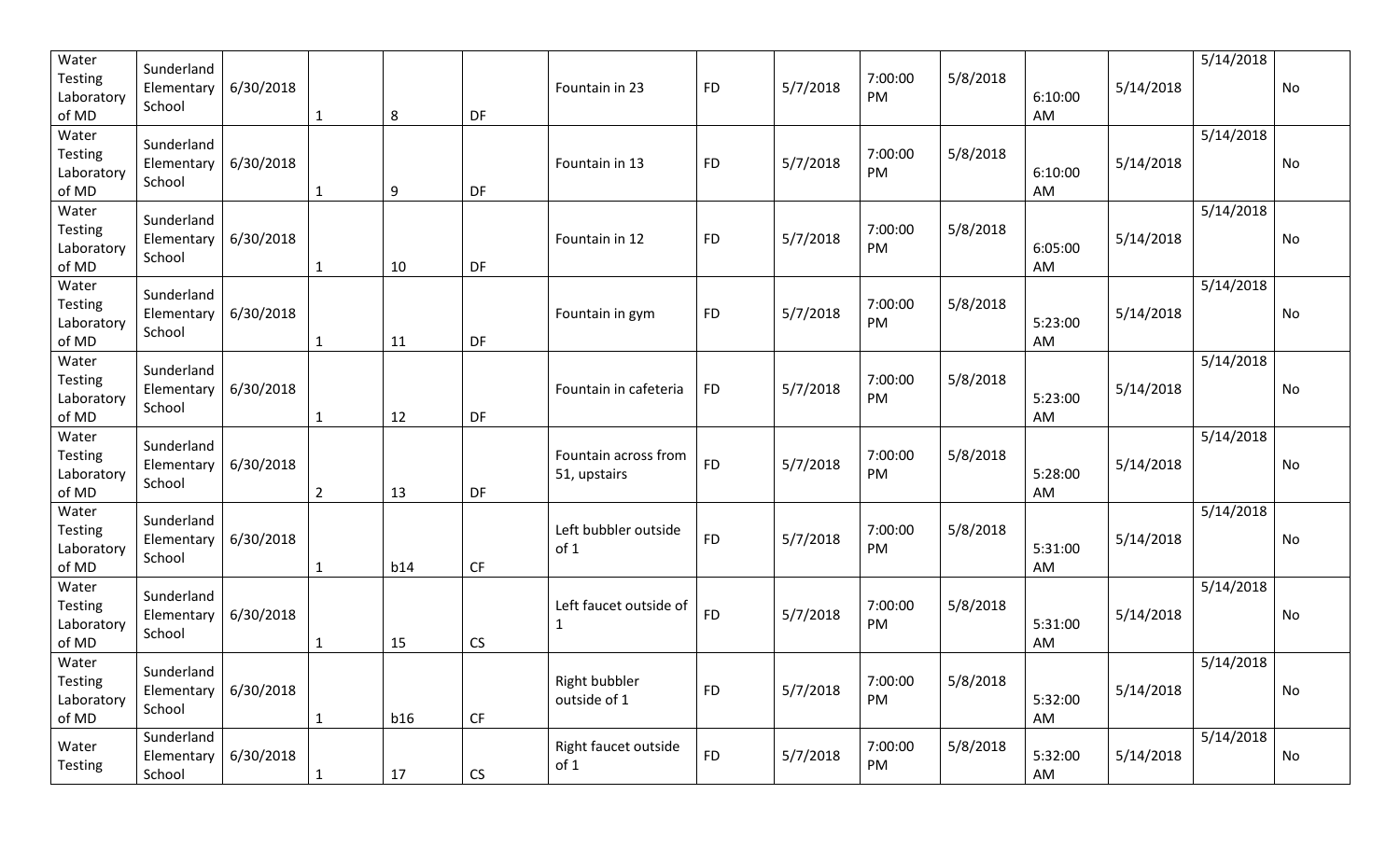| Laboratory<br>of MD                     |                                    |           |              |     |           |              |           |          |               |          |               |           |           |           |
|-----------------------------------------|------------------------------------|-----------|--------------|-----|-----------|--------------|-----------|----------|---------------|----------|---------------|-----------|-----------|-----------|
| Water<br>Testing<br>Laboratory<br>of MD | Sunderland<br>Elementary<br>School | 6/30/2018 | $\mathbf{1}$ | b18 | <b>CF</b> | Bubbler in 1 | <b>FD</b> | 5/7/2018 | 7:00:00<br>PM | 5/8/2018 | 5:33:00<br>AM | 5/14/2018 | 5/14/2018 | No        |
| Water<br>Testing<br>Laboratory<br>of MD | Sunderland<br>Elementary<br>School | 6/30/2018 | $\mathbf{1}$ | 19  | CS        | Faucet in 1  | <b>FD</b> | 5/7/2018 | 7:00:00<br>PM | 5/8/2018 | 5:33:00<br>AM | 5/14/2018 | 5/14/2018 | <b>No</b> |
| Water<br>Testing<br>Laboratory<br>of MD | Sunderland<br>Elementary<br>School | 6/30/2018 | $\mathbf{1}$ | b20 | CF        | Bubbler in 2 | <b>FD</b> | 5/7/2018 | 7:00:00<br>PM | 5/8/2018 | 5:36:00<br>AM | 5/14/2018 | 5/14/2018 | <b>No</b> |
| Water<br>Testing<br>Laboratory<br>of MD | Sunderland<br>Elementary<br>School | 6/30/2018 | $\mathbf{1}$ | 21  | <b>CS</b> | Faucet in 1  | <b>FD</b> | 5/7/2018 | 7:00:00<br>PM | 5/8/2018 | 5:36:00<br>AM | 5/14/2018 | 5/14/2018 | No        |
| Water<br>Testing<br>Laboratory<br>of MD | Sunderland<br>Elementary<br>School | 6/30/2018 | $\mathbf{1}$ | b22 | CF        | Bubbler in 5 | <b>FD</b> | 5/7/2018 | 7:00:00<br>PM | 5/8/2018 | 5:39:00<br>AM | 5/14/2018 | 5/14/2018 | <b>No</b> |
| Water<br>Testing<br>Laboratory<br>of MD | Sunderland<br>Elementary<br>School | 6/30/2018 | $\mathbf{1}$ | 23  | CS        | Faucet in 5  | <b>FD</b> | 5/7/2018 | 7:00:00<br>PM | 5/8/2018 | 5:39:00<br>AM | 5/14/2018 | 5/14/2018 | No        |
| Water<br>Testing<br>Laboratory<br>of MD | Sunderland<br>Elementary<br>School | 6/30/2018 | $\mathbf{1}$ | b24 | CF        | Bubbler in 6 | <b>FD</b> | 5/7/2018 | 7:00:00<br>PM | 5/8/2018 | 5:31:00<br>AM | 5/14/2018 | 5/14/2018 | No        |
| Water<br>Testing<br>Laboratory<br>of MD | Sunderland<br>Elementary<br>School | 6/30/2018 | $\mathbf{1}$ | 25  | <b>CS</b> | Faucet in 6  | <b>FD</b> | 5/7/2018 | 7:00:00<br>PM | 5/8/2018 | 5:31:00<br>AM | 5/14/2018 | 5/14/2018 | <b>No</b> |
| Water<br>Testing<br>Laboratory<br>of MD | Sunderland<br>Elementary<br>School | 6/30/2018 | $\mathbf{1}$ | b26 | CF        | Bubbler in 8 | <b>FD</b> | 5/7/2018 | 7:00:00<br>PM | 5/8/2018 | 5:54:00<br>AM | 5/14/2018 | 5/14/2018 | <b>No</b> |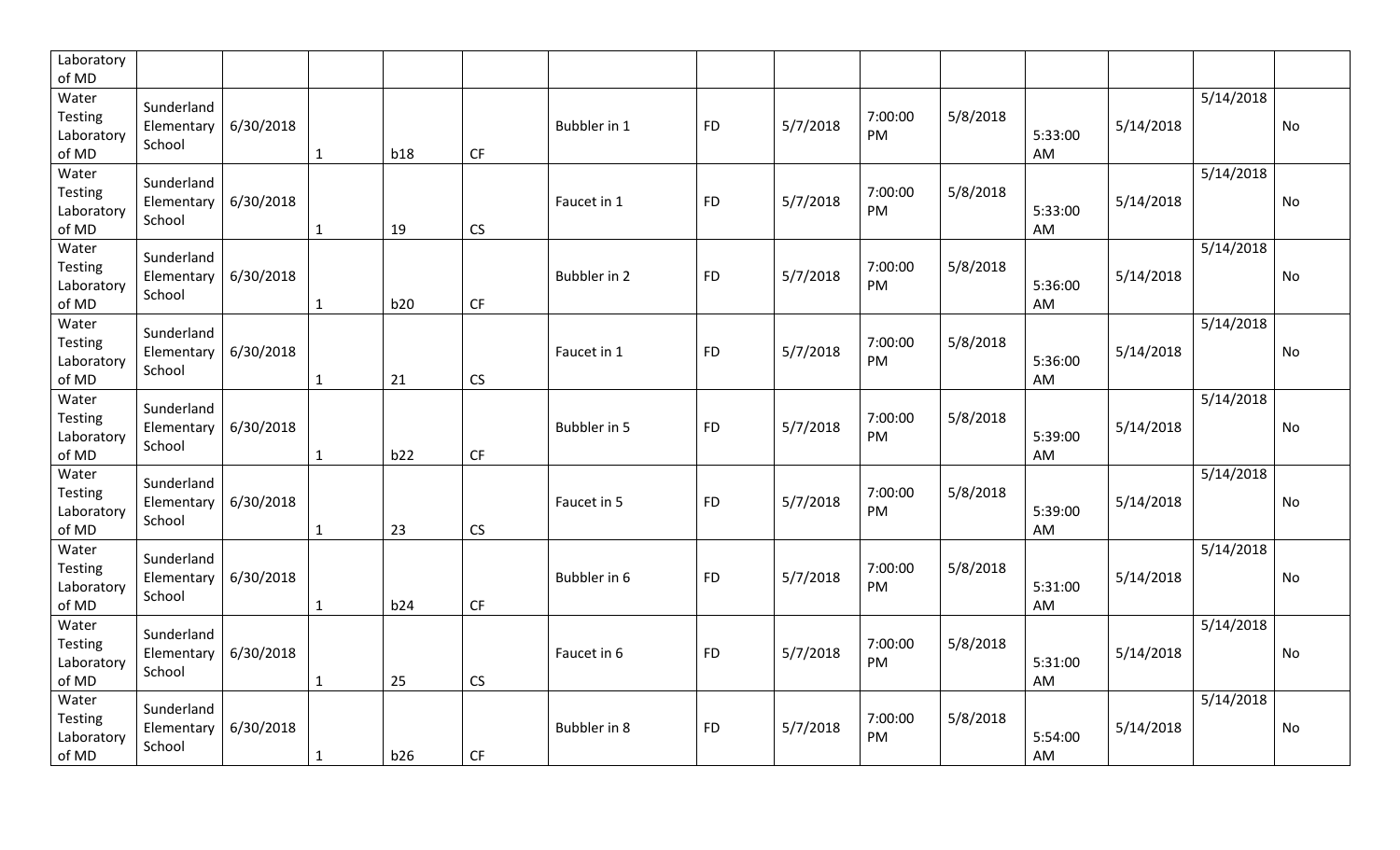| Water<br><b>Testing</b><br>Laboratory<br>of MD | Sunderland<br>Elementary<br>School | 6/30/2018 | $\mathbf{1}$ | 27         | CS                     | Faucet in 8   | <b>FD</b> | 5/7/2018 | 7:00:00<br>PM | 5/8/2018 | 5:54:00<br>AM | 5/14/2018 | 5/14/2018 | <b>No</b> |
|------------------------------------------------|------------------------------------|-----------|--------------|------------|------------------------|---------------|-----------|----------|---------------|----------|---------------|-----------|-----------|-----------|
| Water<br><b>Testing</b><br>Laboratory<br>of MD | Sunderland<br>Elementary<br>School | 6/30/2018 | $\mathbf{1}$ | b28        | CF                     | Bubbler in 9  | <b>FD</b> | 5/7/2018 | 7:00:00<br>PM | 5/8/2018 | 5:56:00<br>AM | 5/14/2018 | 5/14/2018 | No        |
| Water<br><b>Testing</b><br>Laboratory<br>of MD | Sunderland<br>Elementary<br>School | 6/30/2018 | $\mathbf{1}$ | 29         | CS                     | Faucet in 9   | <b>FD</b> | 5/7/2018 | 7:00:00<br>PM | 5/8/2018 | 5:56:00<br>AM | 5/14/2018 | 5/14/2018 | <b>No</b> |
| Water<br><b>Testing</b><br>Laboratory<br>of MD | Sunderland<br>Elementary<br>School | 6/30/2018 | $\mathbf{1}$ | <b>b30</b> | CF                     | Bubbler in 40 | <b>FD</b> | 5/7/2018 | 7:00:00<br>PM | 5/8/2018 | 5:31:00<br>AM | 5/14/2018 | 5/14/2018 | No        |
| Water<br><b>Testing</b><br>Laboratory<br>of MD | Sunderland<br>Elementary<br>School | 6/30/2018 | 1            | 31         | CS                     | Faucet in 40  | <b>FD</b> | 5/7/2018 | 7:00:00<br>PM | 5/8/2018 | 5:31:00<br>AM | 5/14/2018 | 5/14/2018 | <b>No</b> |
| Water<br><b>Testing</b><br>Laboratory<br>of MD | Sunderland<br>Elementary<br>School | 6/30/2018 | 1            | b32        | CF                     | Bubbler in 41 | <b>FD</b> | 5/7/2018 | 7:00:00<br>PM | 5/8/2018 | 5:33:00<br>AM | 5/14/2018 | 5/14/2018 | No        |
| Water<br><b>Testing</b><br>Laboratory<br>of MD | Sunderland<br>Elementary<br>School | 6/30/2018 | 1            | 33         | CS                     | Faucet in 41  | <b>FD</b> | 5/7/2018 | 7:00:00<br>PM | 5/8/2018 | 5:33:00<br>AM | 5/14/2018 | 5/14/2018 | No        |
| Water<br><b>Testing</b><br>Laboratory<br>of MD | Sunderland<br>Elementary<br>School | 6/30/2018 | 1            | b34        | CF                     | Bubbler in 42 | <b>FD</b> | 5/7/2018 | 7:00:00<br>PM | 5/8/2018 | 5:35:00<br>AM | 5/14/2018 | 5/14/2018 | No        |
| Water<br>Testing<br>Laboratory<br>of MD        | Sunderland<br>Elementary<br>School | 6/30/2018 | $\mathbf{1}$ | 35         | CS                     | Faucet in 42  | <b>FD</b> | 5/7/2018 | 7:00:00<br>PM | 5/8/2018 | 5:35:00<br>AM | 5/14/2018 | 5/14/2018 | No        |
| Water<br><b>Testing</b>                        | Sunderland<br>Elementary<br>School | 6/30/2018 | $\mathbf{1}$ | <b>b36</b> | $\mathsf{C}\mathsf{F}$ | Bubbler in 43 | <b>FD</b> | 5/7/2018 | 7:00:00<br>PM | 5/8/2018 | 5:36:00<br>AM | 5/14/2018 | 5/14/2018 | No        |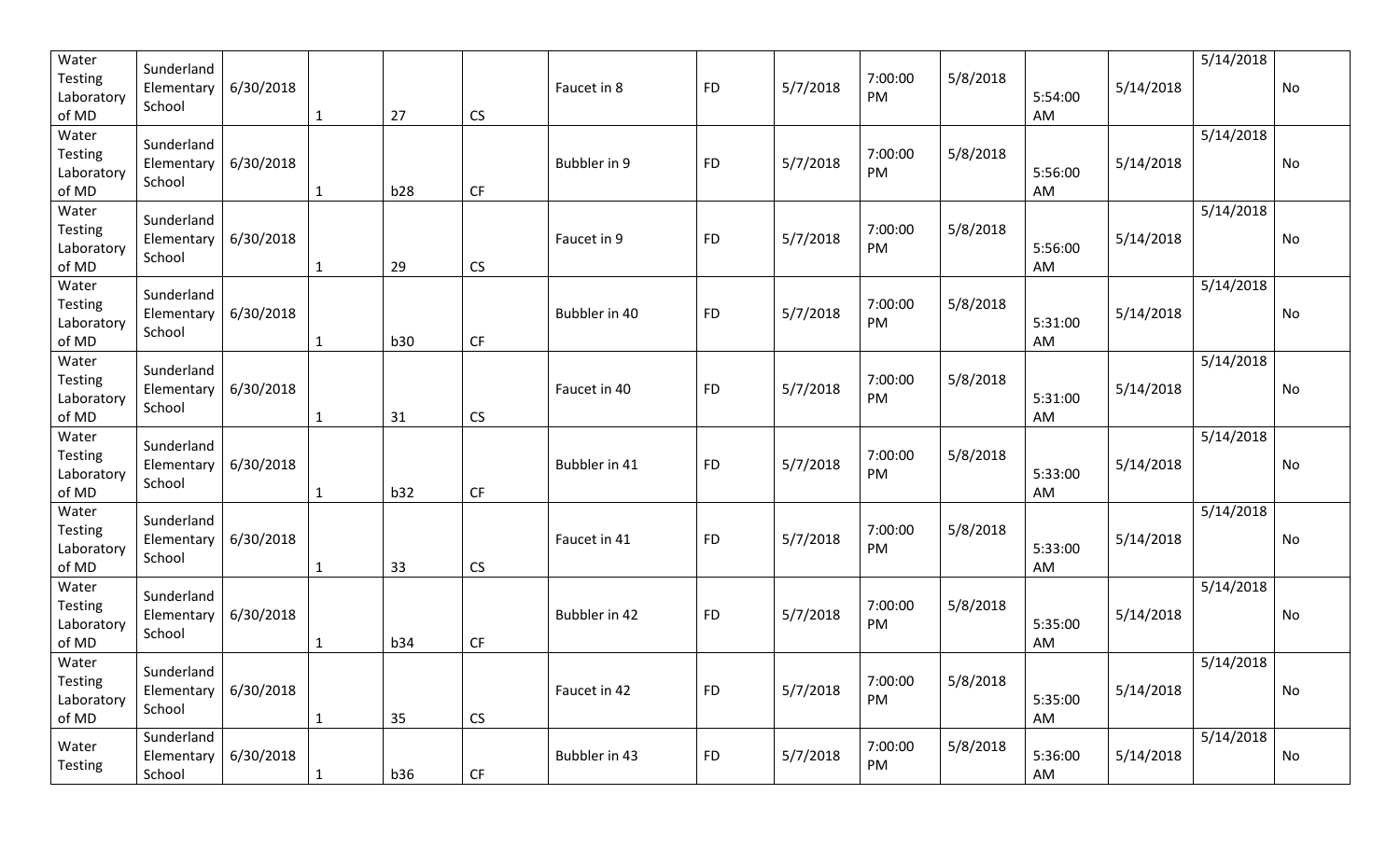| Laboratory<br>of MD                     |                                    |           |              |            |                        |               |           |          |               |          |               |           |           |           |
|-----------------------------------------|------------------------------------|-----------|--------------|------------|------------------------|---------------|-----------|----------|---------------|----------|---------------|-----------|-----------|-----------|
| Water<br>Testing<br>Laboratory<br>of MD | Sunderland<br>Elementary<br>School | 6/30/2018 | $\mathbf{1}$ | 37         | CS                     | Faucet in 43  | <b>FD</b> | 5/7/2018 | 7:00:00<br>PM | 5/8/2018 | 5:36:00<br>AM | 5/14/2018 | 5/14/2018 | No        |
| Water<br>Testing<br>Laboratory<br>of MD | Sunderland<br>Elementary<br>School | 6/30/2018 | 1            | b38        | CF                     | Bubbler in 44 | <b>FD</b> | 5/7/2018 | 7:00:00<br>PM | 5/8/2018 | 5:38:00<br>AM | 5/14/2018 | 5/14/2018 | <b>No</b> |
| Water<br>Testing<br>Laboratory<br>of MD | Sunderland<br>Elementary<br>School | 6/30/2018 | $\mathbf{1}$ | 39         | CS                     | Faucet in 44  | <b>FD</b> | 5/7/2018 | 7:00:00<br>PM | 5/8/2018 | 5:38:00<br>AM | 5/14/2018 | 5/14/2018 | <b>No</b> |
| Water<br>Testing<br>Laboratory<br>of MD | Sunderland<br>Elementary<br>School | 6/30/2018 | $\mathbf{1}$ | <b>b40</b> | $\mathsf{C}\mathsf{F}$ | Bubbler in 34 | <b>FD</b> | 5/7/2018 | 7:00:00<br>PM | 5/8/2018 | 5:43:00<br>AM | 5/14/2018 | 5/14/2018 | <b>No</b> |
| Water<br>Testing<br>Laboratory<br>of MD | Sunderland<br>Elementary<br>School | 6/30/2018 | $\mathbf{1}$ | 41         | CS                     | Faucet in 34  | <b>FD</b> | 5/7/2018 | 7:00:00<br>PM | 5/8/2018 | 5:43:00<br>AM | 5/14/2018 | 5/14/2018 | <b>No</b> |
| Water<br>Testing<br>Laboratory<br>of MD | Sunderland<br>Elementary<br>School | 6/30/2018 | $\mathbf{1}$ | b42        | CF                     | Bubbler in 33 | <b>FD</b> | 5/7/2018 | 7:00:00<br>PM | 5/8/2018 | 5:44:00<br>AM | 5/14/2018 | 5/14/2018 | No        |
| Water<br>Testing<br>Laboratory<br>of MD | Sunderland<br>Elementary<br>School | 6/30/2018 | $\mathbf{1}$ | 43         | <b>CS</b>              | Faucet in 33  | <b>FD</b> | 5/7/2018 | 7:00:00<br>PM | 5/8/2018 | 5:44:00<br>AM | 5/14/2018 | 5/14/2018 | <b>No</b> |
| Water<br>Testing<br>Laboratory<br>of MD | Sunderland<br>Elementary<br>School | 6/30/2018 | $\mathbf{1}$ | <b>b44</b> | <b>CF</b>              | Bubbler in 17 | <b>FD</b> | 5/7/2018 | 7:00:00<br>PM | 5/8/2018 | 5:59:00<br>AM | 5/14/2018 | 5/14/2018 | No        |
| Water<br>Testing<br>Laboratory<br>of MD | Sunderland<br>Elementary<br>School | 6/30/2018 | $\mathbf{1}$ | 45         | CS                     | Faucet in 17  | <b>FD</b> | 5/7/2018 | 7:00:00<br>PM | 5/8/2018 | 5:59:00<br>AM | 5/14/2018 | 5/14/2018 | <b>No</b> |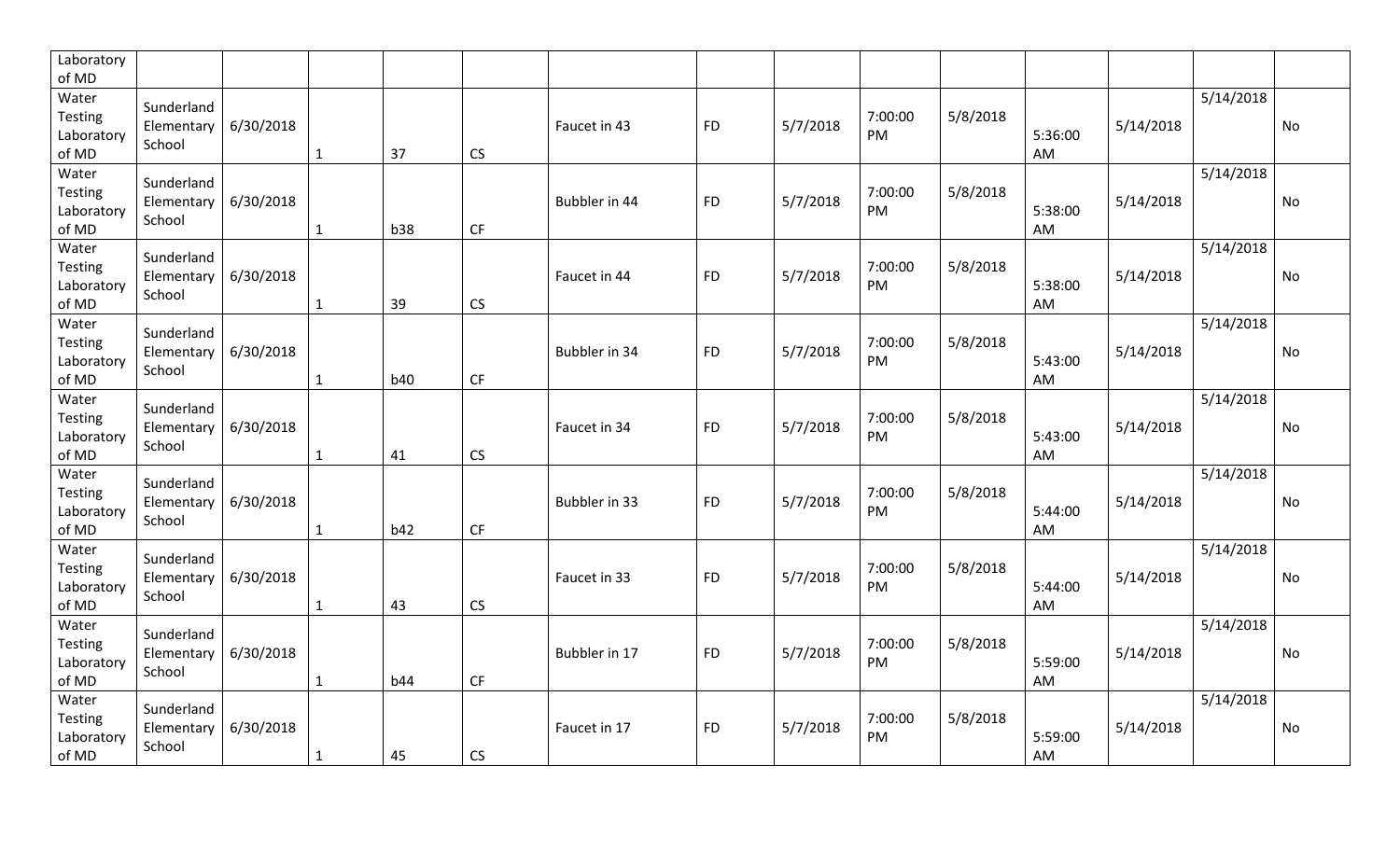| Water<br><b>Testing</b><br>Laboratory<br>of MD | Sunderland<br>Elementary<br>School | 6/30/2018 | $\mathbf{1}$ | <b>b46</b> | CF                     | Bubbler in 18 | <b>FD</b> | 5/7/2018 | 7:00:00<br>PM | 5/8/2018 | 5:57:00<br>AM | 5/14/2018 | 5/14/2018 | <b>No</b> |
|------------------------------------------------|------------------------------------|-----------|--------------|------------|------------------------|---------------|-----------|----------|---------------|----------|---------------|-----------|-----------|-----------|
| Water<br><b>Testing</b><br>Laboratory<br>of MD | Sunderland<br>Elementary<br>School | 6/30/2018 | $\mathbf{1}$ | 47         | CS                     | Faucet in 18  | <b>FD</b> | 5/7/2018 | 7:00:00<br>PM | 5/8/2018 | 5:57:00<br>AM | 5/14/2018 | 5/14/2018 | No        |
| Water<br><b>Testing</b><br>Laboratory<br>of MD | Sunderland<br>Elementary<br>School | 6/30/2018 | $\mathbf{1}$ | <b>b48</b> | $\mathsf{C}\mathsf{F}$ | Bubbler in 19 | <b>FD</b> | 5/7/2018 | 7:00:00<br>PM | 5/8/2018 | 6:00:00<br>AM | 5/14/2018 | 5/14/2018 | <b>No</b> |
| Water<br><b>Testing</b><br>Laboratory<br>of MD | Sunderland<br>Elementary<br>School | 6/30/2018 | $\mathbf{1}$ | 49         | CS                     | Faucet in 19  | <b>FD</b> | 5/7/2018 | 7:00:00<br>PM | 5/8/2018 | 6:00:00<br>AM | 5/14/2018 | 5/14/2018 | No        |
| Water<br><b>Testing</b><br>Laboratory<br>of MD | Sunderland<br>Elementary<br>School | 6/30/2018 | 1            | b50        | CF                     | Bubbler in 20 | <b>FD</b> | 5/7/2018 | 7:00:00<br>PM | 5/8/2018 | 6:08:00<br>AM | 5/14/2018 | 5/14/2018 | <b>No</b> |
| Water<br><b>Testing</b><br>Laboratory<br>of MD | Sunderland<br>Elementary<br>School | 6/30/2018 | 1            | 51         | CS                     | Faucet in 20  | <b>FD</b> | 5/7/2018 | 7:00:00<br>PM | 5/8/2018 | 6:08:00<br>AM | 5/14/2018 | 5/14/2018 | No        |
| Water<br><b>Testing</b><br>Laboratory<br>of MD | Sunderland<br>Elementary<br>School | 6/30/2018 | 1            | b52        | CF                     | Bubbler in 21 | <b>FD</b> | 5/7/2018 | 7:00:00<br>PM | 5/8/2018 | 6:05:00<br>AM | 5/14/2018 | 5/14/2018 | No        |
| Water<br><b>Testing</b><br>Laboratory<br>of MD | Sunderland<br>Elementary<br>School | 6/30/2018 | 1            | 53         | CS                     | Faucet in 21  | <b>FD</b> | 5/7/2018 | 7:00:00<br>PM | 5/8/2018 | 6:05:00<br>AM | 5/14/2018 | 5/14/2018 | No        |
| Water<br>Testing<br>Laboratory<br>of MD        | Sunderland<br>Elementary<br>School | 6/30/2018 | $\mathbf{1}$ | b54        | $\mathsf{C}\mathsf{F}$ | Bubbler in 22 | <b>FD</b> | 5/7/2018 | 7:00:00<br>PM | 5/8/2018 | 6:03:00<br>AM | 5/14/2018 | 5/14/2018 | No        |
| Water<br><b>Testing</b>                        | Sunderland<br>Elementary<br>School | 6/30/2018 | $\mathbf{1}$ | 55         | ${\sf CS}$             | Faucet in 22  | <b>FD</b> | 5/7/2018 | 7:00:00<br>PM | 5/8/2018 | 6:03:00<br>AM | 5/14/2018 | 5/14/2018 | No        |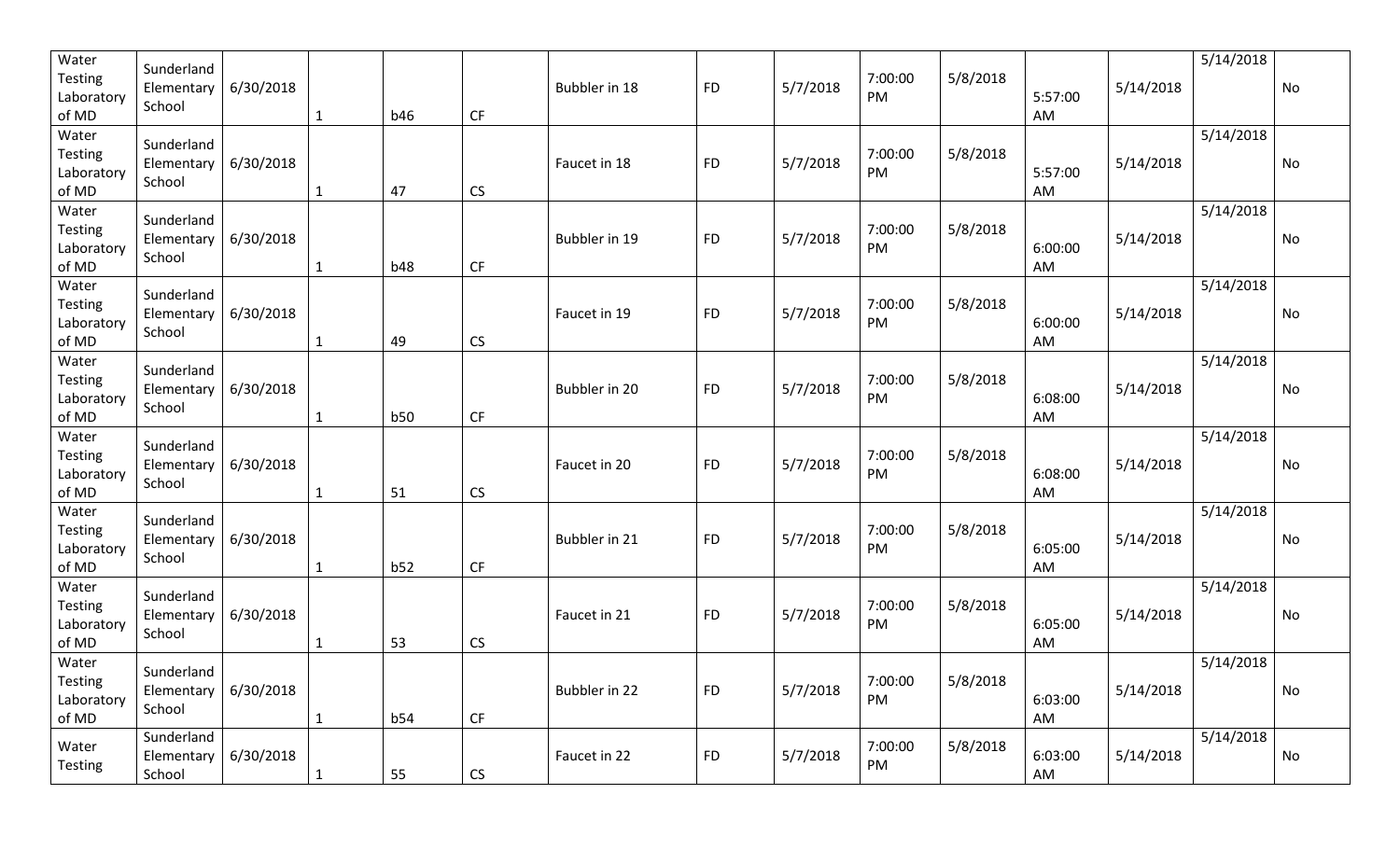| Laboratory<br>of MD                            |                                    |           |              |            |                        |               |           |          |               |          |               |           |           |    |
|------------------------------------------------|------------------------------------|-----------|--------------|------------|------------------------|---------------|-----------|----------|---------------|----------|---------------|-----------|-----------|----|
| Water<br>Testing<br>Laboratory<br>of MD        | Sunderland<br>Elementary<br>School | 6/30/2018 | 1            | <b>b56</b> | <b>CF</b>              | Bubbler in 23 | <b>FD</b> | 5/7/2018 | 7:00:00<br>PM | 5/8/2018 | 6:14:00<br>AM | 5/14/2018 | 5/14/2018 | No |
| Water<br>Testing<br>Laboratory<br>of MD        | Sunderland<br>Elementary<br>School | 6/30/2018 | $\mathbf{1}$ | 57         | CS                     | Faucet in 23  | <b>FD</b> | 5/7/2018 | 7:00:00<br>PM | 5/8/2018 | 6:14:00<br>AM | 5/14/2018 | 5/14/2018 | No |
| Water<br>Testing<br>Laboratory<br>of MD        | Sunderland<br>Elementary<br>School | 6/30/2018 | $\mathbf{1}$ | <b>b58</b> | $\mathsf{C}\mathsf{F}$ | Bubbler in 24 | <b>FD</b> | 5/7/2018 | 7:00:00<br>PM | 5/8/2018 | 6:15:00<br>AM | 5/14/2018 | 5/14/2018 | No |
| Water<br>Testing<br>Laboratory<br>of MD        | Sunderland<br>Elementary<br>School | 6/30/2018 | 1            | 59         | CS                     | Faucet in 24  | <b>FD</b> | 5/7/2018 | 7:00:00<br>PM | 5/8/2018 | 6:15:00<br>AM | 5/14/2018 | 5/14/2018 | No |
| Water<br>Testing<br>Laboratory<br>of MD        | Sunderland<br>Elementary<br>School | 6/30/2018 | 1            | <b>b60</b> | CF                     | Bubbler in 25 | <b>FD</b> | 5/7/2018 | 7:00:00<br>PM | 5/8/2018 | 6:12:00<br>AM | 5/14/2018 | 5/14/2018 | No |
| Water<br>Testing<br>Laboratory<br>of MD        | Sunderland<br>Elementary<br>School | 6/30/2018 | $\mathbf{1}$ | 61         | CS                     | Faucet in 25  | <b>FD</b> | 5/7/2018 | 7:00:00<br>PM | 5/8/2018 | 6:12:00<br>AM | 5/14/2018 | 5/14/2018 | No |
| Water<br><b>Testing</b><br>Laboratory<br>of MD | Sunderland<br>Elementary<br>School | 6/30/2018 | $\mathbf{1}$ | b62        | CF                     | Bubbler in 16 | <b>FD</b> | 5/7/2018 | 7:00:00<br>PM | 5/8/2018 | 6:17:00<br>AM | 5/14/2018 | 5/14/2018 | No |
| Water<br>Testing<br>Laboratory<br>of MD        | Sunderland<br>Elementary<br>School | 6/30/2018 | $\mathbf{1}$ | 63         | CS                     | Faucet in 16  | <b>FD</b> | 5/7/2018 | 7:00:00<br>PM | 5/8/2018 | 6:17:00<br>AM | 5/14/2018 | 5/14/2018 | No |
| Water<br>Testing<br>Laboratory<br>of MD        | Sunderland<br>Elementary<br>School | 6/30/2018 | $\mathbf{1}$ | <b>b64</b> | CF                     | Bubbler in 15 | <b>FD</b> | 5/7/2018 | 7:00:00<br>PM | 5/8/2018 | 6:14:00<br>AM | 5/14/2018 | 5/14/2018 | No |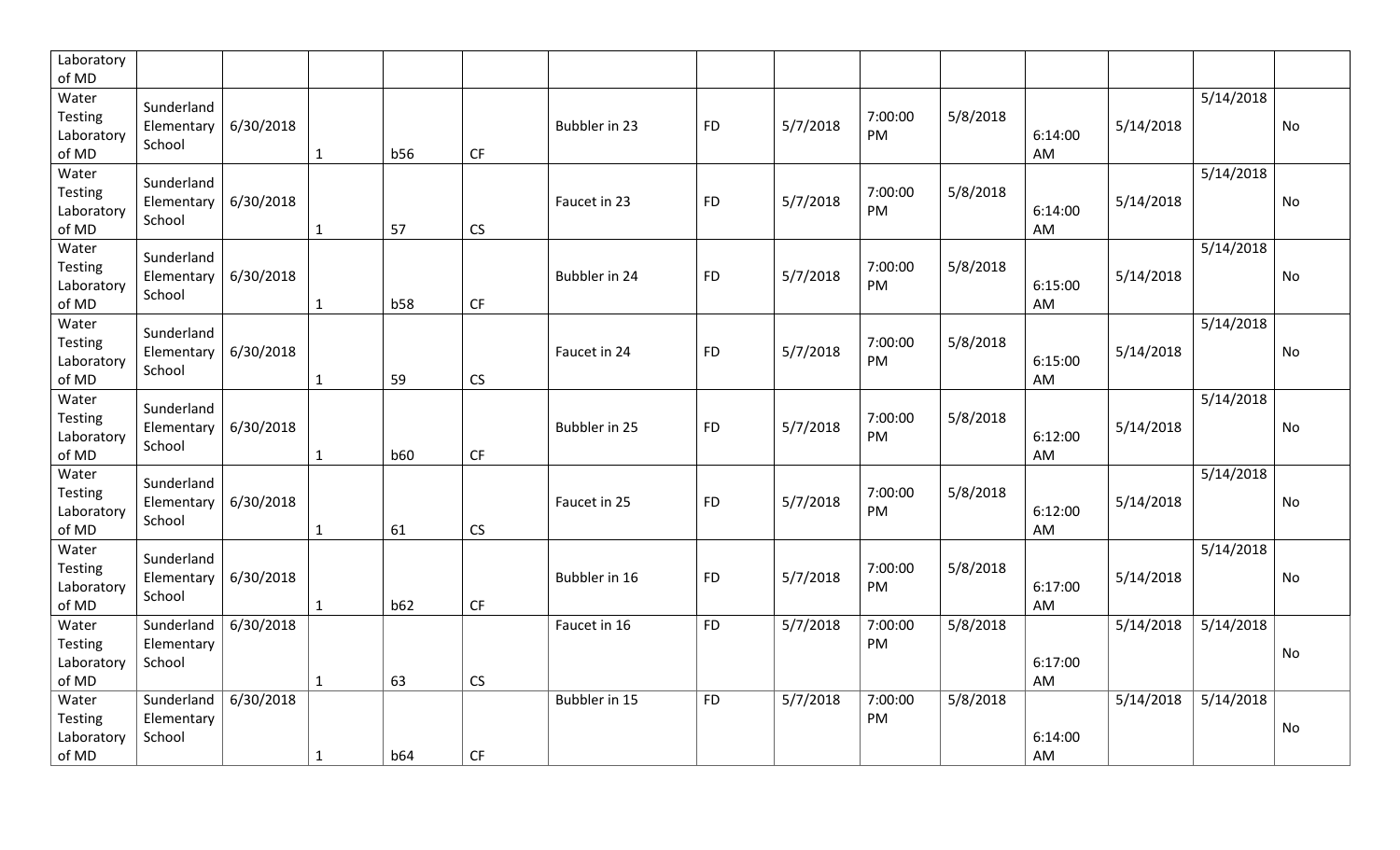| Water          | Sunderland | 6/30/2018 |              |            |                        | Faucet in 15     | <b>FD</b> | 5/7/2018 | 7:00:00 | 5/8/2018 |         | 5/14/2018 | 5/14/2018 |                              |
|----------------|------------|-----------|--------------|------------|------------------------|------------------|-----------|----------|---------|----------|---------|-----------|-----------|------------------------------|
| <b>Testing</b> | Elementary |           |              |            |                        |                  |           |          | PM      |          |         |           |           | No                           |
| Laboratory     | School     |           |              |            |                        |                  |           |          |         |          | 6:14:00 |           |           |                              |
| of MD          |            |           | $\mathbf{1}$ | 65         | ${\sf CS}$             |                  |           |          |         |          | AM      |           |           |                              |
| Water          | Sunderland | 6/30/2018 |              |            |                        | Bubbler in 14    | <b>FD</b> | 5/7/2018 | 7:00:00 | 5/8/2018 |         | 5/14/2018 | 5/14/2018 |                              |
| <b>Testing</b> | Elementary |           |              |            |                        |                  |           |          | PM      |          |         |           |           |                              |
| Laboratory     | School     |           |              |            |                        |                  |           |          |         |          | 6:11:00 |           |           | No                           |
| of MD          |            |           | $\mathbf{1}$ | <b>b66</b> | $\mathsf{C}\mathsf{F}$ |                  |           |          |         |          | AM      |           |           |                              |
| Water          | Sunderland | 6/30/2018 |              |            |                        | Faucet in 14     | <b>FD</b> | 5/7/2018 | 7:00:00 | 5/8/2018 |         | 5/14/2018 | 5/14/2018 |                              |
| <b>Testing</b> | Elementary |           |              |            |                        |                  |           |          | PM      |          |         |           |           | No                           |
| Laboratory     | School     |           |              |            |                        |                  |           |          |         |          | 6:11:00 |           |           |                              |
| of MD          |            |           | $\mathbf{1}$ | 67         | CS                     |                  |           |          |         |          | AM      |           |           |                              |
| Water          | Sunderland | 6/30/2018 |              |            |                        | Bubbler in 13    | <b>FD</b> | 5/7/2018 | 7:00:00 | 5/8/2018 |         | 5/14/2018 | 5/14/2018 |                              |
| <b>Testing</b> | Elementary |           |              |            |                        |                  |           |          | PM      |          |         |           |           | No                           |
| Laboratory     | School     |           |              |            |                        |                  |           |          |         |          | 6:14:00 |           |           |                              |
| of MD          |            |           | 1            | <b>b68</b> | $\mathsf{C}\mathsf{F}$ |                  |           |          |         |          | AM      |           |           |                              |
| Water          | Sunderland | 6/30/2018 |              |            |                        | Faucet in 13     | <b>FD</b> | 5/7/2018 | 7:00:00 | 5/8/2018 |         | 5/14/2018 | 5/14/2018 |                              |
| <b>Testing</b> | Elementary |           |              |            |                        |                  |           |          | PM      |          |         |           |           |                              |
| Laboratory     | School     |           |              |            |                        |                  |           |          |         |          | 6:14:00 |           |           | No                           |
| of MD          |            |           | $\mathbf{1}$ | 69         | CS                     |                  |           |          |         |          | AM      |           |           |                              |
| Water          | Sunderland | 6/30/2018 |              |            |                        | Bubbler in 11    | <b>FD</b> | 5/7/2018 | 7:00:00 | 5/8/2018 |         | 5/14/2018 | 5/14/2018 |                              |
| <b>Testing</b> | Elementary |           |              |            |                        |                  |           |          | PM      |          |         |           |           |                              |
| Laboratory     | School     |           |              |            |                        |                  |           |          |         |          | 6:07:00 |           |           | No                           |
| of MD          |            |           | 1            | <b>b70</b> | $\mathsf{C}\mathsf{F}$ |                  |           |          |         |          | AM      |           |           |                              |
| Water          | Sunderland | 6/30/2018 |              |            |                        | Faucet in 11     | <b>FD</b> | 5/7/2018 | 7:00:00 | 5/8/2018 |         | 5/14/2018 | 5/14/2018 |                              |
| <b>Testing</b> | Elementary |           |              |            |                        |                  |           |          | PM      |          |         |           |           |                              |
| Laboratory     | School     |           |              |            |                        |                  |           |          |         |          | 6:07:00 |           |           | No                           |
| of MD          |            |           | $\mathbf{1}$ | 71         | CS                     |                  |           |          |         |          | AM      |           |           |                              |
| Water          | Sunderland | 6/30/2018 |              |            |                        | Bubbler in 12    | <b>FD</b> | 5/7/2018 | 7:00:00 | 5/8/2018 |         | 5/14/2018 | 5/14/2018 |                              |
| <b>Testing</b> | Elementary |           |              |            |                        |                  |           |          | PM      |          |         |           |           |                              |
| Laboratory     | School     |           |              |            |                        |                  |           |          |         |          | 6:08:00 |           |           | No                           |
| of MD          |            |           | 1            | b72        | CF                     |                  |           |          |         |          | AM      |           |           |                              |
| Water          | Sunderland | 6/30/2018 |              |            |                        | Faucet in 12     | <b>FD</b> | 5/7/2018 | 7:00:00 | 5/8/2018 |         | 5/14/2018 | 5/14/2018 |                              |
| Testing        | Elementary |           |              |            |                        |                  |           |          | PM      |          |         |           |           |                              |
| Laboratory     | School     |           |              |            |                        |                  |           |          |         |          | 6:08:00 |           |           | No                           |
| of MD          |            |           | $\mathbf{1}$ | 73         | $\mathsf{CS}\xspace$   |                  |           |          |         |          | AM      |           |           |                              |
| Water          | Sunderland | 6/30/2018 |              |            |                        | Faucet in lounge | <b>FD</b> | 5/7/2018 | 7:00:00 | 5/8/2018 |         | 5/14/2018 | 5/14/2018 |                              |
| Testing        | Elementary |           |              |            |                        |                  |           |          | PM      |          | 5:59:00 |           |           | $\operatorname{\mathsf{No}}$ |
|                | School     |           | $\mathbf{1}$ | 74         | TL                     |                  |           |          |         |          | AM      |           |           |                              |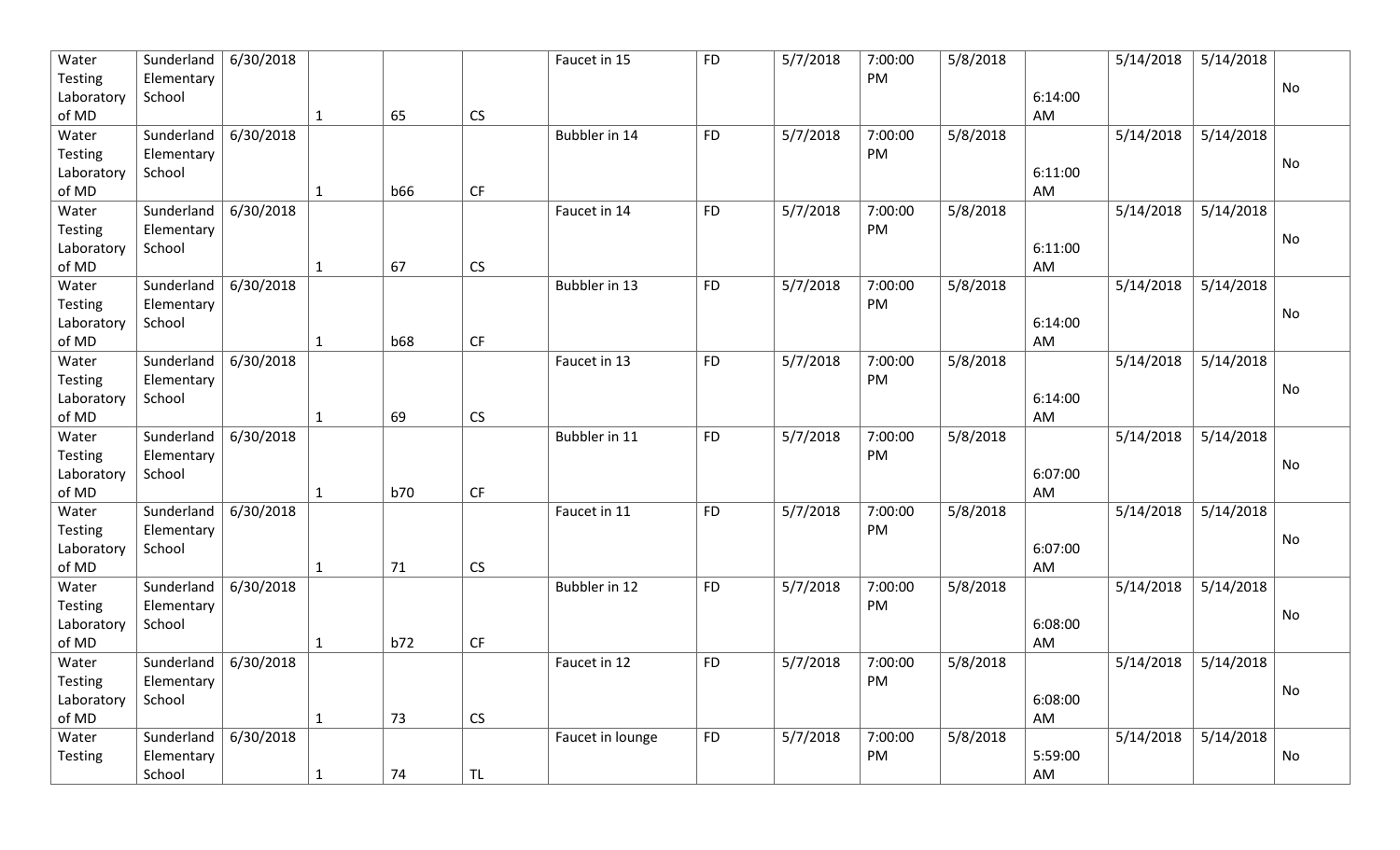| Laboratory     |            |           |              |            |           |                        |           |          |         |          |         |           |           |    |
|----------------|------------|-----------|--------------|------------|-----------|------------------------|-----------|----------|---------|----------|---------|-----------|-----------|----|
| of MD          |            |           |              |            |           |                        |           |          |         |          |         |           |           |    |
| Water          | Sunderland | 6/30/2018 |              |            |           | Faucet in 30           | <b>FD</b> | 5/7/2018 | 7:00:00 | 5/8/2018 |         | 5/14/2018 | 5/14/2018 |    |
| Testing        | Elementary |           |              |            |           |                        |           |          | PM      |          |         |           |           | No |
| Laboratory     | School     |           |              |            |           |                        |           |          |         |          | 5:59:00 |           |           |    |
| of MD          |            |           | $\mathbf{1}$ | 75         | CR        |                        |           |          |         |          | AM      |           |           |    |
| Water          | Sunderland | 6/30/2018 |              |            |           | Right faucet in art    | <b>FD</b> | 5/7/2018 | 7:00:00 | 5/8/2018 |         | 5/14/2018 | 5/14/2018 |    |
| Testing        | Elementary |           |              |            |           | room                   |           |          | PM      |          |         |           |           | No |
| Laboratory     | School     |           |              |            |           |                        |           |          |         |          | 6:02:00 |           |           |    |
| of MD          |            |           | $\mathbf{1}$ | 76         | CR        |                        |           |          |         |          | AM      |           |           |    |
| Water          | Sunderland | 6/30/2018 |              |            |           | Left faucet in art     | <b>FD</b> | 5/7/2018 | 7:00:00 | 5/8/2018 |         | 5/14/2018 | 5/14/2018 |    |
| Testing        | Elementary |           |              |            |           | room                   |           |          | PM      |          |         |           |           | No |
| Laboratory     | School     |           |              |            |           |                        |           |          |         |          | 6:02:00 |           |           |    |
| of MD          |            |           | $\mathbf{1}$ | 77         | CR        |                        |           |          |         |          | AM      |           |           |    |
| Water          | Sunderland | 6/30/2018 |              |            |           | Bubbler in 29          | <b>FD</b> | 5/7/2018 | 7:00:00 | 5/8/2018 |         | 5/14/2018 | 5/14/2018 |    |
| <b>Testing</b> | Elementary |           |              |            |           |                        |           |          | PM      |          |         |           |           | No |
| Laboratory     | School     |           |              |            |           |                        |           |          |         |          | 6:03:00 |           |           |    |
| of MD          |            |           | $\mathbf{1}$ | <b>b78</b> | CF        |                        |           |          |         |          | AM      |           |           |    |
| Water          | Sunderland | 6/30/2018 |              |            |           | Faucet in 29           | <b>FD</b> | 5/7/2018 | 7:00:00 | 5/8/2018 |         | 5/14/2018 | 5/14/2018 |    |
| Testing        | Elementary |           |              |            |           |                        |           |          | PM      |          |         |           |           | No |
| Laboratory     | School     |           |              |            |           |                        |           |          |         |          | 6:03:00 |           |           |    |
| of MD          |            |           | $\mathbf{1}$ | 79         | CR        |                        |           |          |         |          | AM      |           |           |    |
| Water          | Sunderland | 6/30/2018 |              |            |           | Solo faucet at double  | <b>FD</b> | 5/7/2018 | 7:00:00 | 5/8/2018 |         | 5/14/2018 | 5/14/2018 |    |
| <b>Testing</b> | Elementary |           |              |            |           | sink in kitchen        |           |          | PM      |          |         |           |           | No |
| Laboratory     | School     |           |              |            |           |                        |           |          |         |          | 5:19:00 |           |           |    |
| of MD          |            |           | $\mathbf{1}$ | 80         | KS        |                        |           |          |         |          | AM      |           |           |    |
| Water          | Sunderland | 6/30/2018 |              |            |           | Left faucet at triple  | <b>FD</b> | 5/7/2018 | 7:00:00 | 5/8/2018 |         | 5/14/2018 | 5/14/2018 |    |
| Testing        | Elementary |           |              |            |           | sink                   |           |          | PM      |          |         |           |           | No |
| Laboratory     | School     |           |              |            |           |                        |           |          |         |          | 5:20:00 |           |           |    |
| of MD          |            |           | $\mathbf{1}$ | 81         | <b>KS</b> |                        |           |          |         |          | AM      |           |           |    |
| Water          | Sunderland | 6/30/2018 |              |            |           | Right faucet at triple | <b>FD</b> | 5/7/2018 | 7:00:00 | 5/8/2018 |         | 5/14/2018 | 5/14/2018 |    |
| <b>Testing</b> | Elementary |           |              |            |           | sink                   |           |          | PM      |          |         |           |           | No |
| Laboratory     | School     |           |              |            |           |                        |           |          |         |          | 5:20:00 |           |           |    |
| of MD          |            |           | $\mathbf{1}$ | 82         | <b>KS</b> |                        |           |          |         |          | AM      |           |           |    |
| Water          | Sunderland | 6/30/2018 |              |            |           | Faucet in main office  | <b>FD</b> | 5/7/2018 | 7:00:00 | 5/8/2018 |         | 5/14/2018 | 5/14/2018 |    |
| Testing        | Elementary |           |              |            |           | work rook              |           |          | PM      |          |         |           |           | No |
| Laboratory     | School     |           |              |            |           |                        |           |          |         |          | 5:27:00 |           |           |    |
| of MD          |            |           | $\mathbf{1}$ | 83         | <b>TL</b> |                        |           |          |         |          | AM      |           |           |    |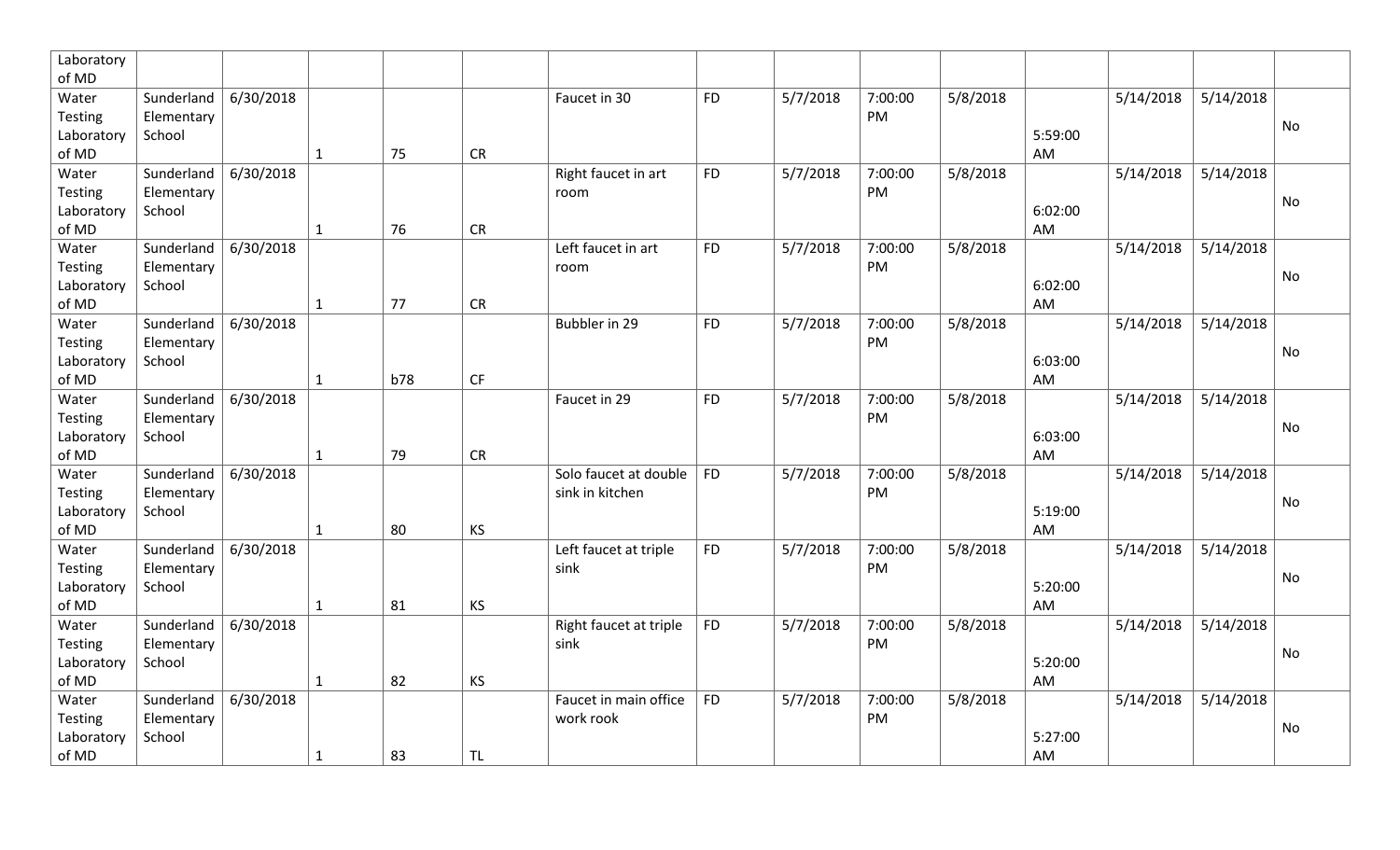| Water          | Sunderland | 6/30/2018 |              |            |                        | Faucet in nurse room | <b>FD</b> | 5/7/2018 | 7:00:00 | 5/8/2018 |         | 5/14/2018 | 5/14/2018 |                              |
|----------------|------------|-----------|--------------|------------|------------------------|----------------------|-----------|----------|---------|----------|---------|-----------|-----------|------------------------------|
| <b>Testing</b> | Elementary |           |              |            |                        |                      |           |          | PM      |          |         |           |           | No                           |
| Laboratory     | School     |           |              |            |                        |                      |           |          |         |          | 5:27:00 |           |           |                              |
| of MD          |            |           | $\mathbf{1}$ | 84         | <b>NO</b>              |                      |           |          |         |          | AM      |           |           |                              |
| Water          | Sunderland | 6/30/2018 |              |            |                        | Bubbler in media     | <b>FD</b> | 5/7/2018 | 7:00:00 | 5/8/2018 |         | 5/14/2018 | 5/14/2018 |                              |
| <b>Testing</b> | Elementary |           |              |            |                        | center team planning |           |          | PM      |          |         |           |           | No                           |
| Laboratory     | School     |           |              |            |                        | room                 |           |          |         |          | 5:46:00 |           |           |                              |
| of MD          |            |           | $\mathbf{1}$ | <b>b85</b> | CF                     |                      |           |          |         |          | AM      |           |           |                              |
| Water          | Sunderland | 6/30/2018 |              |            |                        | Faucet in media      | <b>FD</b> | 5/7/2018 | 7:00:00 | 5/8/2018 |         | 5/14/2018 | 5/14/2018 |                              |
| <b>Testing</b> | Elementary |           |              |            |                        | center team planning |           |          | PM      |          |         |           |           | No                           |
| Laboratory     | School     |           |              |            |                        | room                 |           |          |         |          | 5:46:00 |           |           |                              |
| of MD          |            |           | $\mathbf{1}$ | 86         | CS                     |                      |           |          |         |          | AM      |           |           |                              |
| Water          | Sunderland | 6/30/2018 |              |            |                        | Bubbler in 50        | <b>FD</b> | 5/7/2018 | 7:00:00 | 5/8/2018 |         | 5/14/2018 | 5/14/2018 |                              |
| <b>Testing</b> | Elementary |           |              |            |                        |                      |           |          | PM      |          |         |           |           | No                           |
| Laboratory     | School     |           |              |            |                        |                      |           |          |         |          | 5:29:00 |           |           |                              |
| of MD          |            |           | 1            | <b>b87</b> | $\mathsf{C}\mathsf{F}$ |                      |           |          |         |          | AM      |           |           |                              |
| Water          | Sunderland | 6/30/2018 |              |            |                        | Faucet in 50         | <b>FD</b> | 5/7/2018 | 7:00:00 | 5/8/2018 |         | 5/14/2018 | 5/14/2018 |                              |
| <b>Testing</b> | Elementary |           |              |            |                        |                      |           |          | PM      |          |         |           |           | No                           |
| Laboratory     | School     |           |              |            |                        |                      |           |          |         |          | 5:29:00 |           |           |                              |
| of MD          |            |           | $\mathbf{1}$ | 88         | CS                     |                      |           |          |         |          | AM      |           |           |                              |
| Water          | Sunderland | 6/30/2018 |              |            |                        | Bubbler in 51        | <b>FD</b> | 5/7/2018 | 7:00:00 | 5/8/2018 |         | 5/14/2018 | 5/14/2018 |                              |
| <b>Testing</b> | Elementary |           |              |            |                        |                      |           |          | PM      |          |         |           |           | No                           |
| Laboratory     | School     |           |              |            |                        |                      |           |          |         |          | 5:27:00 |           |           |                              |
| of MD          |            |           | 1            | b89        | CF                     |                      |           |          |         |          | AM      |           |           |                              |
| Water          | Sunderland | 6/30/2018 |              |            |                        | Faucet in 51         | <b>FD</b> | 5/7/2018 | 7:00:00 | 5/8/2018 |         | 5/14/2018 | 5/14/2018 |                              |
| <b>Testing</b> | Elementary |           |              |            |                        |                      |           |          | PM      |          |         |           |           | No                           |
| Laboratory     | School     |           |              |            |                        |                      |           |          |         |          | 5:27:00 |           |           |                              |
| of MD          |            |           | $\mathbf{1}$ | 90         | CS                     |                      |           |          |         |          | AM      |           |           |                              |
| Water          | Sunderland | 6/30/2018 |              |            |                        |                      | <b>FD</b> | 5/7/2018 | 7:00:00 | 5/8/2018 |         | 5/14/2018 | 5/14/2018 |                              |
| <b>Testing</b> | Elementary |           |              |            |                        | Bubbler in 52        |           |          | PM      |          |         |           |           | No                           |
| Laboratory     | School     |           |              |            |                        |                      |           |          |         |          | 5:25:00 |           |           |                              |
| of MD          |            |           | 1            | b91        | CF                     |                      |           |          |         |          | AM      |           |           |                              |
| Water          | Sunderland | 6/30/2018 |              |            |                        | Faucet in 52         | <b>FD</b> | 5/7/2018 | 7:00:00 | 5/8/2018 |         | 5/14/2018 | 5/14/2018 |                              |
| Testing        | Elementary |           |              |            |                        |                      |           |          | PM      |          |         |           |           | No                           |
| Laboratory     | School     |           |              |            |                        |                      |           |          |         |          | 5:25:00 |           |           |                              |
| of MD          |            |           | $\mathbf{1}$ | 92         | $\mathsf{CS}\xspace$   |                      |           |          |         |          | AM      |           |           |                              |
| Water          | Sunderland | 6/30/2018 |              |            |                        | Bubbler in 53        | <b>FD</b> | 5/7/2018 | 7:00:00 | 5/8/2018 |         | 5/14/2018 | 5/14/2018 |                              |
| Testing        | Elementary |           |              |            |                        |                      |           |          | PM      |          | 5:24:00 |           |           | $\operatorname{\mathsf{No}}$ |
|                | School     |           | $\mathbf{1}$ | b93        | $\mathsf{C}\mathsf{F}$ |                      |           |          |         |          | AM      |           |           |                              |